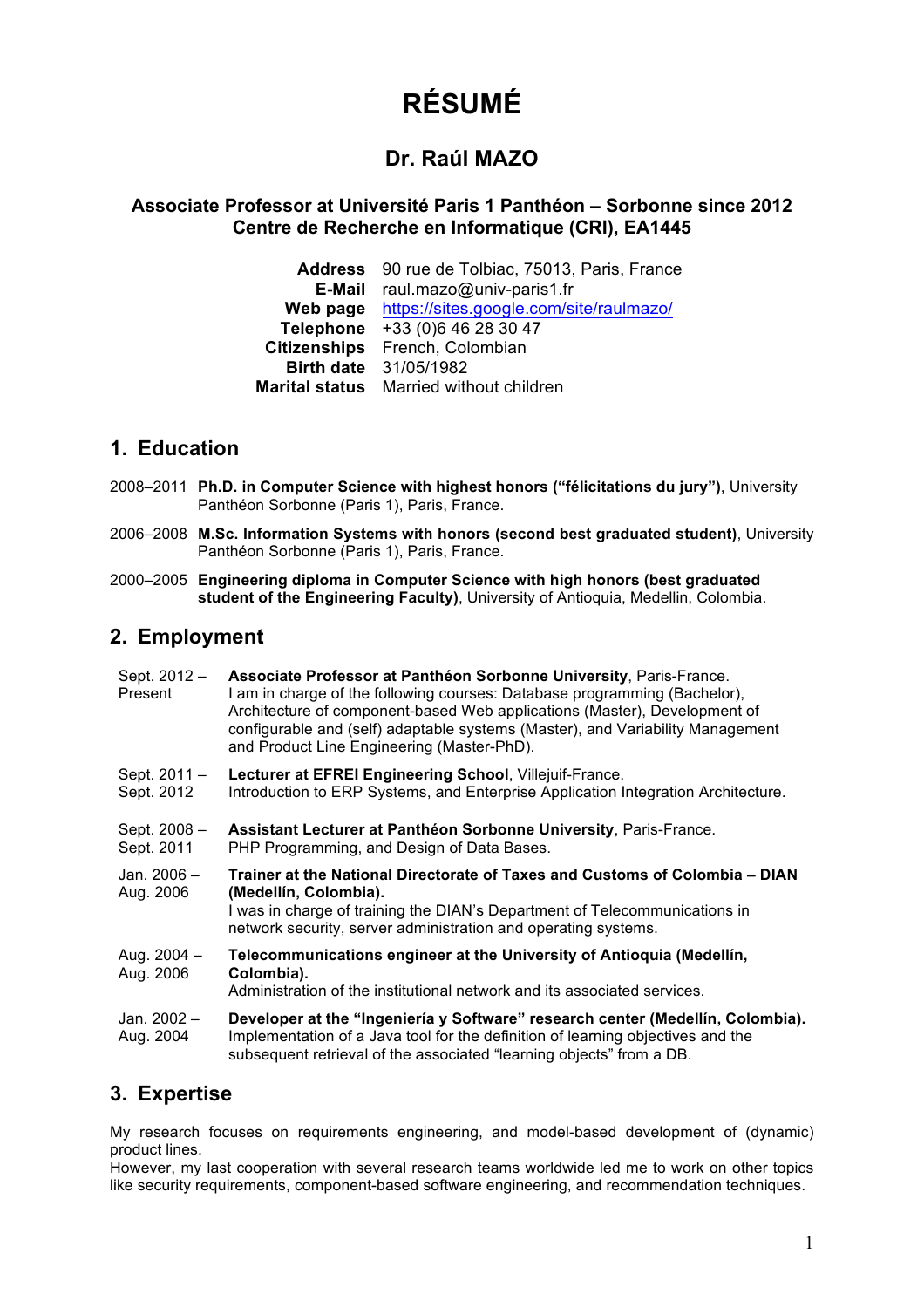# **4. Activities and Projects**

#### **Working Groups**

I am actively involved in the following groups:

- Evaluation of industrial projects for the French Ministry of Higher Education and Scientific Research (*Expert agréé CIR auprès du Ministère de l'Enseignement Supérieur et de la Recherche*).
- Member of the "Centre de Recherche en Informatique" (CRI), University Panthéon Sorbonne, Paris - France.
- Member of the "Groupe de Travail sur les Ligne de Produits de l'Association Française d'Ingénierie Système" (AFIS) at Paris - France.

#### **Research Activities**

My main research activities are summarized below.

- **Invited keynotes (12)**. I have been invited as a keynote for the following events:
	- o *"Product Line Engineering: a reference implementation framework"* at REVASOFT (Medellin-Colombia), 7 December 2015
		- o *"Product Line Engineering: Success Stories, Industrial and Academic Opportunities"* at REVASOFT (Cali-Colombia), 27 November 2014
		- o *Introduction to Product Line Engineering*. At the Research meeting of the National Polytechnic School (Quito-Ecuador), 20 October 2014
		- o *How to use product line engineering techniques to improve configuration of ERP systems* at "Jornadas de Ingeniería de Sistemas Informáticos y de Computación" (Quito-Ecuador), 21 October 2014
		- o *Variability modeling* at "Atelier d'Ingénierie des Exigences" of the INFORSID conference (Lyon-France), 20 May 2014
		- o *Dynamic Product Lines and Smart Configuration* at "20ème Journée Thématique AFIS sur l'Ingénierie Système des Lignes de Produits" (Paris-France), 15 May 2014.
		- o *Dynamic product line engineering: a research agenda*. Research day of the Pontificia Universidad Javeriana (Cali-Colombia) 2014
		- o *How to use Bayesian Networks for Forecasting on Product Line Production Environments* at "Journées GLORY" (Hammamet-Tunes), 6 February 2014.
		- o "Journée de Lignes de Produits" (Paris-France) 2013
		- o *Heuristic-based recommendation on configuration of complex systems*. "Journée BR4CP" (Toulouse-France), June 2013
		- o *Software factories and variability management*. Week of Product Line Engineering (Medellin-Colombia) 2012
		- o *A tool for verification of product line models*. "Journée de Lignes de Produits" (Paris-France) November 2011
- **Conference speaker (15)**. I did the following speaks on conferences and workshops:
	- o *Three strategies to Specify Multi-Instantiation in Product Lines. IEEE International Conference on Research Challenges in Information Science (RCIS), IEEE Press, Athens-Greece, May 13-15 2015.*
	- o *Feature Relations Graphs: A Visualisation Paradigm for Feature Constraints in Software Product Lines*. In the 2nd IEEE Working Conference on Software Visualization (VISSOFT 2014), Victoria-Canada, 29-30 September 2014
	- o *Método para Identificar Correcciones de Defectos en Modelos de Características que representan Líneas de Productos*. In the XL Latin American Computing Conference (CLEI), Montevideo-Uruguay, 15-19 September 2014
	- o *Towards a Requirements Specification Multi-View Framework for Self-Adaptive Systems*. In the XL Latin American Computing Conference (CLEI), Montevideo-Uruguay, 15-19 September 2014
	- o *Material Needs Forecast for Product Lines, a Bayesian-based Analysis Approach*. 25th International Conference on Software and Systems Engineering and their Applications (ICSSEA), Paris-France, November 2013
	- o *Capturing Variability in Model-based Systems Engineering Process*. Complex Systems Design & Management (CSD&M) Conference, Paris-France, 4-6 December 2013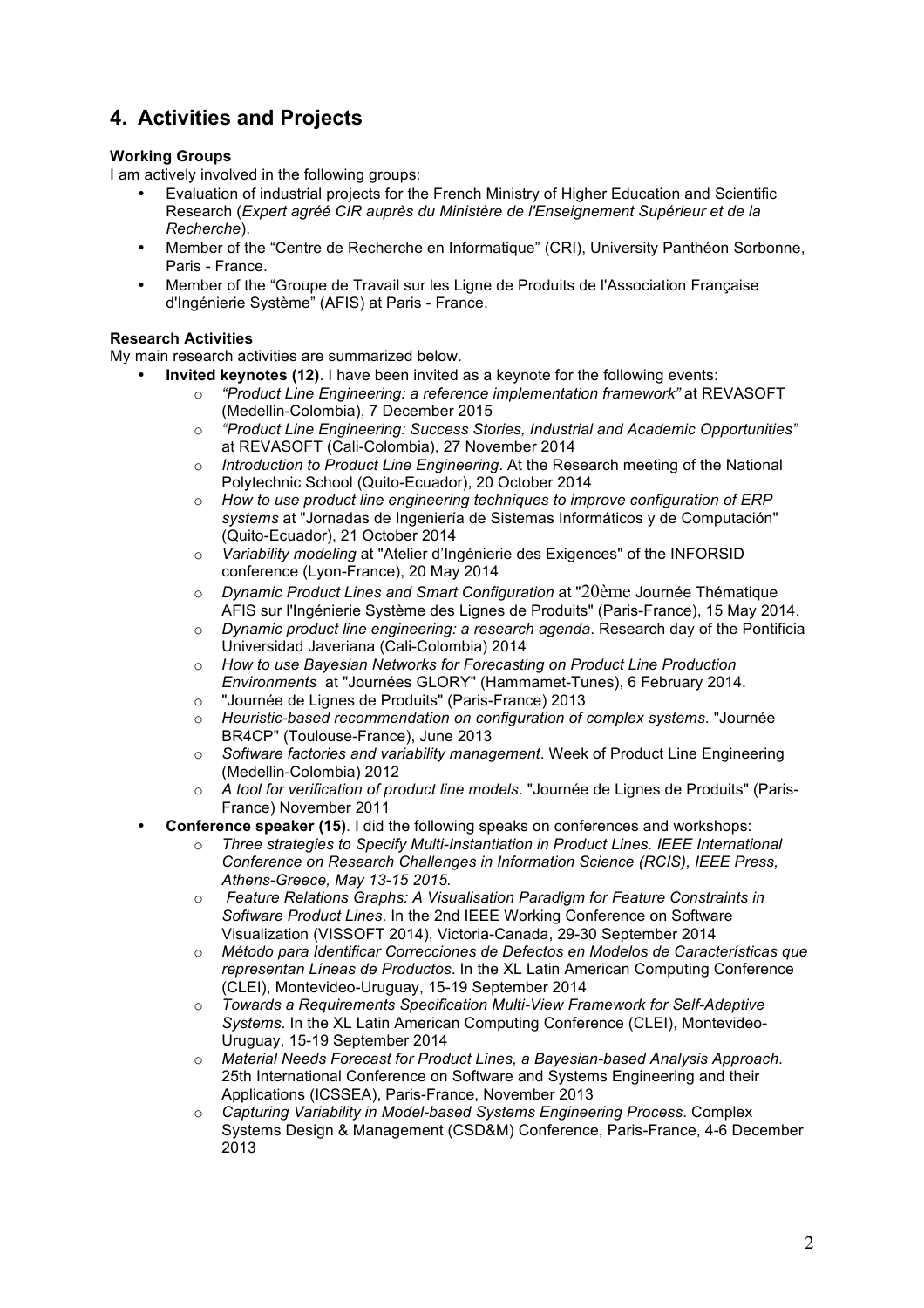- o *Subconjuntos Mínimos de Corrección para explicar características muertas en Modelos de Líneas de Productos. El caso de los Modelos de Características*. 8th Computer Colombian Conference (CCC). Armenia-Colombia, August 19-23, 2013
- o *VariaMos: a Tool for Product Line Driven Systems Engineering with a Constraint Based Approach*. 24th International Conference on Advanced Information Systems Engineering (CAiSE Forum'12), Gdansk-Poland, 25-29 June 2012
- o *Transforming Attribute and Clone-Enabled Feature Models Into Constraint Programs Over Finite Domains*. 6th International Conference on Evaluation of Novel Approaches to Software Engineering (ENASE), Beijing-China, 8-11 June 2011
- o *Conformance Checking with Constraint Logic Programming: The Case of Feature Models*. In 35th Annual International Computer Software and Applications Conference (COMPSAC), Munich-Germany, 18-22 July 2011
- o *Constraints: the Core of Product Line Engineering*. Fifth IEEE International Conference on Research Challenges in Information Science (RCIS), Guadeloupe-French West Indies, France, 19-21 May 2011
- o *Using Constraint Programming to Verify DOPLER Variability Models*. 5th International Workshop on Variability Modelling of Software-intensive Systems (VaMos'11), Namur-Belgium, January 27th-29th, 2011
- o *Criteria for the verification of feature models*. In 28th INFORSID (INFormatique des ORganisations et Systèmes d'Information et de Décision) Conference, Marseille - France, May 2010
- o *A Method based on Association Rules to Construct Product Line Models*. 4th International Workshop on Variability Modelling of Software-intensive Systems "Celebrating 20 Years of Feature Models", Linz-Austria, January 2010
- o *VMWare: Tool Support for Automatic Verification of Structural and Semantic Correctness in Product Line Models*. International Workshop on Variability Modelling of Software-intensive Systems (VaMoS), Sevilla-Spain, January 2009

#### • **Graduate (co) supervision (40)**:

- o Co-advisor of one completed Ph.D. these. Cosmin Dumitrescu, "CO-OVM: A Practical Approach to Systems Engineering Variability Modeling", Paris 1 University, June 2014. This Ph.D. these was funded by a CIFRE convention with Renault, and it was advised by Professor Camille Salinesi
- o 6 Ph.D. thesis in progress at Panthéon Sorbonne University. "A generic and extensible requirements engineering framework for self adaptive software systems" by Juan-Carlos Muñoz (2013-2016), "A quality-based simulation method for (re) configuration of products in dynamic software product line engineering" by Irina Raicu (2014-2017), Improvement of product line configuration and derivation processes by Juan-Carlos Martinez (2015-2018), A constraint programming-based framework for software product line engineering approach in by Angela Villota (2015-2018), Empirical validation of the product line engineering production approach in industry, by Luisa Rincon (2015-2018), and A generic approach for run-time re-configuration of component-based self-adaptive software systems, by Danillo Sprovieri (2015-2018). I participate as co-advisor, the advisor of the first 5 theses on Computer science is Professor Camille Salinesi, and the advisor of the last PhD project is Professor Carine Souveyet.
- $\circ$  8 Master of Science's thesis completed; from which one at Colombian National University (I participated as co-advisor with Pr. Gloria Giraldo), and seven in the Master SID of Paris 1 University (I participated as co-advisor, with Pr. Camille Salinesi, of five, and advisor of two of these master projects)
- o 4 Master of Science's thesis in progress; from which one at Colombian National University and tree at University of Antioquia (Colombia)
- $\circ$  21 professional master thesis at Paris 1 University since 2012. In particular, for the following diplomas: *Master 2 MIAGE classique*, *Master 2 IKSEM* and *Master 2 SIC*
- **Co-organizer of conferences and workshops (8)**. I have participated in the organization of the following conferences and workshops:
	- $\circ$  Forum of Reuse and Variability Management in Software Engineering (REVASOFT), Cali-Colombia, November 2014, and Medellin-Colombia, December 2015. https://sites.google.com/site/foroindustriavariabilidad
	- o "*Journée Industrielle de Lignes de Produits*" Paris-France, May 15 2014.
	- o "*Journée de Lignes de Produits édition 2013*" Paris-France, November 29 2013.
	- o RCIS'13. 7th IEEE International Conference on Research Challenges in Information Science, May 29-31 2013, Paris, France. http://rcis-conf.com/rcis2013/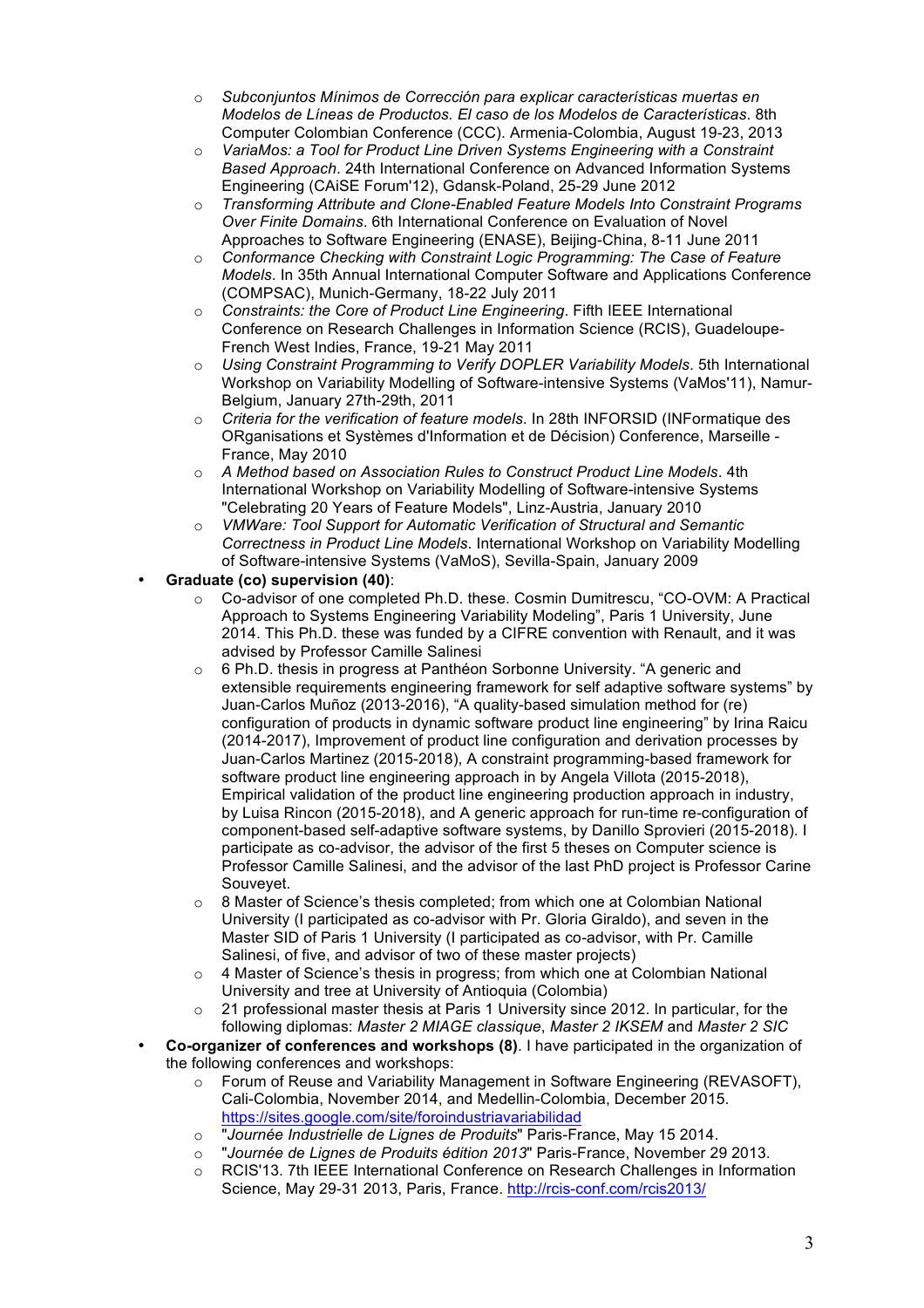- o INFORSID'13. 31th French Conference on *INFormatique des ORganisations et Systèmes d'Information et de Décision* (INFORSID). May 29-31 2013, Paris, France. http://inforsid.fr/Paris2013/
- o "*Journée de Lignes de Produits édition 2011*" Paris-France, 21 October 2011, http://www.jldp.org/
- o "*Journée de Lignes de Produits édition 2010*" Paris-France, 20 October 2010, https://sites.google.com/site/journeespl/
- **Co-chair (5)** of the following conferences and workshops: REVASOFT 2014, 2015, REFSQ workshops 2013, and "Journée de Lignes de Produits" 2013 & 2011.
- **PC member (19)** of the following conferences and workshops: INFORSID 2016, 2015; *Workshop en Ingeniería de Requisitos* (CIbSE-WER) 2016, 2015, 2014; CIbSE Industrial Track 2016; Software Engineering Track (CIbSE-SET) 2016; CIbSE 2016, 2015, 2014; REFSQ 2017, 2015, 2014, 2013; CLEI 2016, 2015, 2014, 2013, 2012; RCIS 2014; RCIS Doctoral Symposium 2014; REVE 2014; CAiSE Forum 2013; VarIS 2013; MajeSTIC 2010.
- **Reviewer (8)** of the following **journals**: Transaction on Software Engineering 2014, 2015, ISI/RSTI 2015, ACM Computing Surveys 2015, Journal of Software Engineering Research and Development (Springer) 2014, Entropy (ISSN 1099-4300) 2014, Journal of Systems & Software (Elsevier) 2013, STTT Special Section on SW-Diversity 2012.
- **External reviewer (10)** of the following **conferences and workshops**: ECIS 2013, ICECCS 2012, RE 2011, RE 2010, CAiSE 2011, CAiSE 2010, INAP 2011, VaMos 2012, 2011, 2010.

#### **Research Projects (7)**

I have participated in the drafting and execution of several research projects as briefly presented below:

- Member and co-author of the project CONFIGURE "Improving configuration of product lines". Financed by PHC UTIQUE program  $(5.625 \in x 3$  years +  $500 \in = 17.375 \in$ ). Consortium: OXIA, SIBTEL, Laboratoire RIADI (Tunisie), Panthéon Sorbonne University. Period: 2016 - 2019.
- Member of the project CEA-IoT "Centro de Excelencia y Apropiación en Internet de las Cosas". Financed by COLCIENCIAS (the Colombian National Agency of Research) and MinTIC (the Colombian ICT Ministry) (~730.000€). Consortium: Pontificia Universidad Javeriana, Universidad Autónoma de Bucaramanga, Universidad Tecnológica de Bolivar, Universidad Santo Tomás, HP Colombia, Intel Colombia, Microsoft Colombia, Hospital Universitario San Ignacio, Banco Pichincha, Logyca, Zona Franca de Bogotá, Totto. Period: 2016-2021.
- Member and co-author of the project "Verification of Product Lines". Funded by COLCIENCIAS (~140.000€). Period: November 2013 - November 2016. Consortium: University of Antioquia, Colombian National University, and Paris 1 Panthéon – Sorbonne University.
- Member and co-author of the project "Evolution and data-mining of Product Lines". Funded by COLCIENCIAS (~140.000€). Period: January 2013 - January 2016. Consortium: University of Antioquia, Colombian National University, and Paris 1 Panthéon – Sorbonne University.
- Member of the project OnMap Campus (Development of a platform to build serious games by means of a product line production approach). Financed by FEDER (180.000€). Period: 2013- 2016.
- Member of the project BR4CP "Models and algorithms for recommendation and preference management in product configuration". Financed by the French National Agency of Research (~400.000€). Consortium: CRIL, RENAULT, IRIT, LIRMM, Cameleon, IBM. Period: 2012- 2015.
- Member of the project "Learning objectives for a system of self-assessment based on natural language". Financed by the CODI institute of the University of Antioquia (~25.000€). Period: 2004-2007.

## **5. Awards**

- 2014 **Best Paper Award** Jornadas de Ingeniería de Sistemas Informáticos y de Computación. *Using Software Product Line to improve ERP Engineering: literature review and analysis*
- 2013 **Best Paper Award** International conference on Complex Systems Design & Management (CSD&M). *Capturing Variability in Model-based Systems Engineering Process*.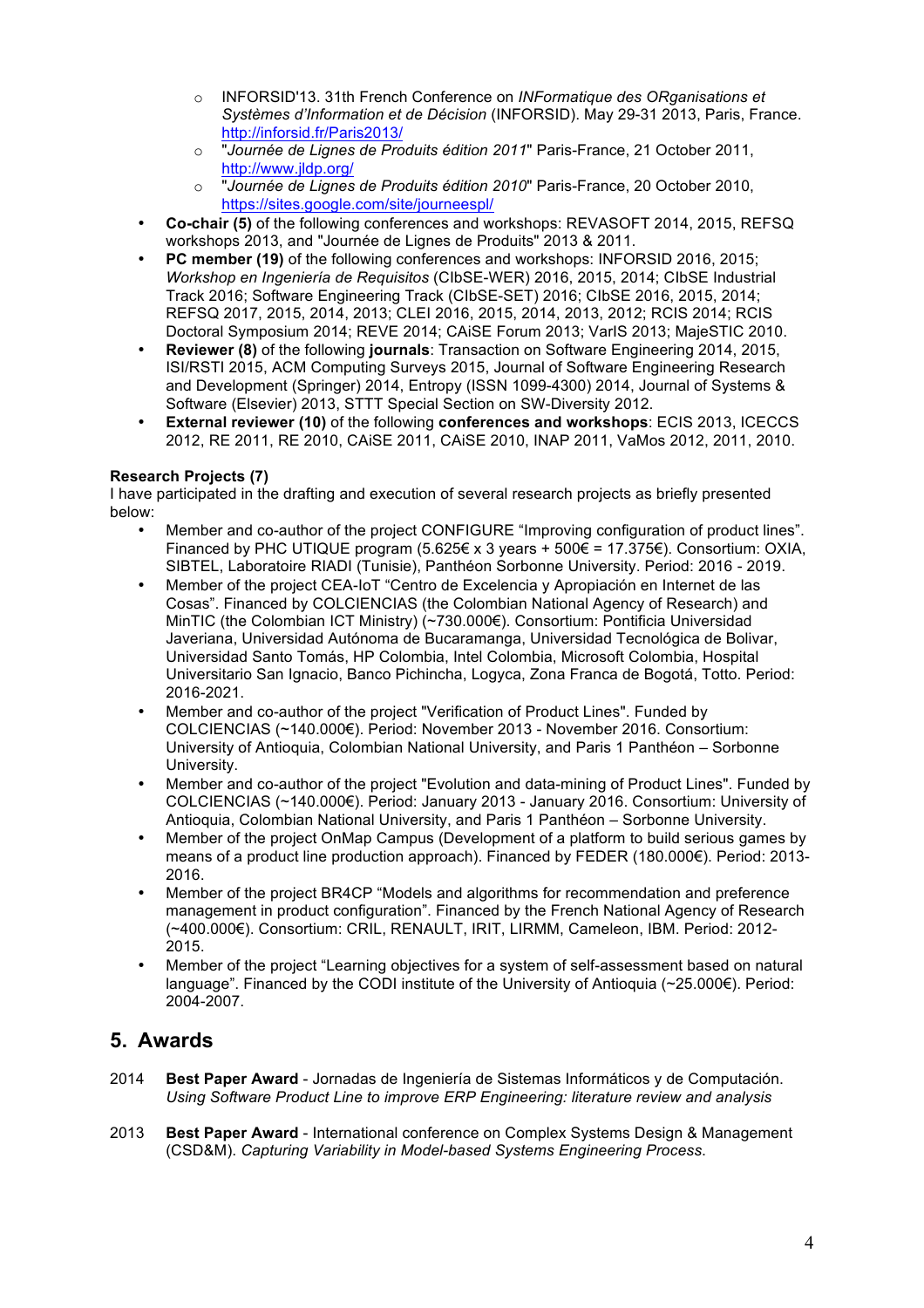- 2013 **70 years of the Engineering Faculty award**, for outstanding graduate of the Computer and Systems Engineering Program of the University of Antioquia.
- 2011 **Best Paper Award** 35rd Annual International Computer Software and Applications Conference (COMPSAC), Munich-Germany, 18-22 July 2011. *Conformance Checking with Constraint Logic Programming: The Case of Feature Models.*
- 2011 **Best Paper Award** 5th IEEE International Conference on Research Challenges in Information Science (RCIS), Guadeloupe-French West Indies, France, 19-21 May 2011. *Constraints: the Core of Product Line Engineering.*
- 2008 **Order of merit of Carolina del Principe** as Distinguished Citizen.
- 2005 **Award to the best-graduated student** of the University of Antioquia's Engineering Faculty.
- 1999 **Award to the best-graduated student** of the secondary school "Presbítero Julio Tamayo".

## **6. Scientific publications and prototypes**

#### **PhD. Thesis**

1. **Mazo Raúl**. A generic approach for automated verification of product line models. Ph.D. thesis, Université Paris 1 Panthéon - Sorbonne, November 2011, Paris, France.

#### **Book chapters (5)**

- 2. Rebecca Deneckere, Charlotte Hug, Ali Jaffal, Manuele Kirsch Pinheiro, Benedicte Le Grand, Raul Mazo, Irina Rychkova. Context Management and Intention Mining for Adaptive Systems in Mobile Environments: from Business Process Management to Video Games? In Digital Interfaces in Situations of Mobility: Cognitive, Artistic, and Game Devices, 2016.
- 3. Álvarez G., **Mazo R.**, Urrego G., Giraldo G.L., Tamura G., Martínez J.C., Rincón L.F., Pabón M.C, Villota A., Muñoz-Fernández J.C, Villegas N., Parra C. Lecciones aprendidas y agenda de trabajo académico-industrial para mejorar la gestión de la reutilización y la variabilidad en la ingeniería de software colombiana. Hacia la aplicación de la reutilización y la variabilidad en la industria del software en Colombia (memorias del primer foro REVASOFT), pp. 74–76, Cali-Colombia, ISBN 978-3-540-71436-1, 2015
- 4. **Mazo R**., Dumitrescu C., Salinesi C., Diaz D. Recommendation Heuristics for Improving Product Line Configuration Processes. Recommendation Systems in Software Engineering. Robillard M, Maalej W., Walker R. and Zimmermann T. (Eds.). Springer. 2013.
- 5. Salinesi C., Triki R., **Mazo R**. Combining configuration and recommendation to define an interactive product line configuration approach**.** Les systèmes de recommandation. Editeurs: Ghislaine CHARTRON, Imad SALEH et Gérald KEMBELLEC. Editions Hermes Sciences, collection 'Information, hypermédias et communication'. Paris-France, 2013
- 6. Salinesi C., **Mazo R**. Defects in Product Line Models and how to Identify them. Software Product Line - Advanced Topic, edited by Abdelrahman Elfaki, InTech editions, ISBN 978-953-51-0436-0, pp. 97-122. April 2012.

#### **Articles in peer-reviewed journals (13)**

- 7. Rincón Luisa, Giraldo Gloria-Lucía, **Mazo Raúl**, Salinesi Camille, Diaz Daniel. Method to Identify Corrections of Defects on Product Line Models. Electronic Notes in Theoretical Computer Science (ENTCS) Journal, vol. 314, pp. 61–81, Jun. 2015.
- 8. Muñoz-Fernández Juán, Tamura Gabriel, **Mazo Raúl**, Salinesi Camille. Towards a Requirements Specification Multi-View Framework for Self-Adaptive Systems. In CLEI electronic journal, Volume 18, Number 2, Paper 5, August 2015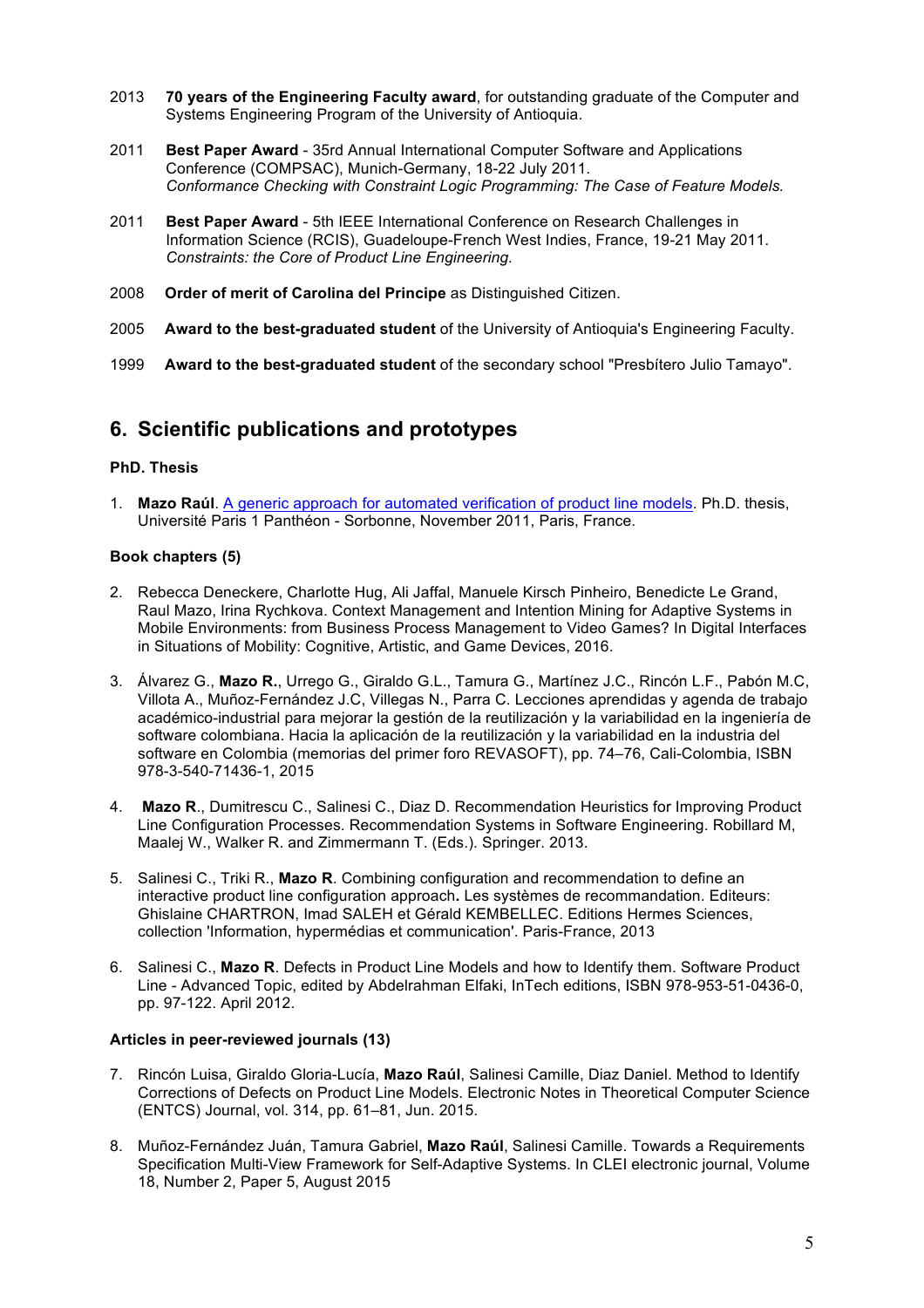- 9. Souag Amina, **Mazo Raúl**, Salinesi Camille, Comyn-Wattiau Isabelle. Reusable knowledge in security requirements engineering: a systematic mapping study. Requirements Engineering Journal, ISSN: 0947-3602 (Print) 1432-010X (Online), Springer London, http://dx.doi.org/10.1007/s00766-015-0220-8, 2015.
- 10. **Mazo Raúl**. Avantages et limites des modèles de caractéristiques dans la modélisation des exigences de variabilité. To appear in Journal Génie Logiciel, No. 111, Paris-France, Dec. 2014
- 11. **Mazo Raúl**, Assar Saïd, Salinesi Camille, Ben Hassen Noura. Using Software Product Line to improve ERP Engineering: literature review and analysis. Latin-American Journal of Computing (LAJC), Volume 1, Number 1, Published by the National Polytechnic School in Quito-Ecuador, October 2014.
- 12. Giraldo-Gómez Gloria-Lucia, Rincón-Perez Luisa, **Mazo Raúl**. Identifying dead features and their causes in product line models: an ontological approach. Revista DYNA. ISSN: 0012-7353. Vol. 81, No. 183, p. 68 - 77, 2014.
- 13. Rincón-Perez Luisa, Giraldo-Gómez Gloria-Lucia, **Mazo Raúl**, Salinesi Camille. An ontological rule-based approach for analyzing dead and false optional features in feature models. Electronic Notes in Theoretical Computer Science. ISSN: 1571-0661. vol. 302, p. 111- 132, 2014.
- 14. Alférez Harvey, Pelechano Vicente, **Mazo Raúl**, Salinesi Camille, Diaz Daniel. Dynamic Adaptation of Service Compositions with Variability Models. Article title: Dynamic Adaptation of Service Compositions with Variability Models. The Journal of Systems & Software, Elsevier, DOI: 10.1016/j.jss.2013.06.034, 25-JUN-2013.
- 15. Dumitrescu Cosmin, Dauron Alain, Salinesi Camille, **Mazo Raúl**. La Réutilisation en Ingénierie de Systèmes à Base de Modèles: Processus et Activités IS pour l'Adoption d'une Approche Lignes de Produits, Genie Logiciel N° 105, pages 52-59, Paris-France, June 2013.
- 16. Sawyer P., **Mazo R**., Diaz D., Salinesi C., Hughes D. Constraint Programming as a Means to Manage Configurations in Self-Adaptive Systems. Special Issue in IEEE Computer Journal "Dynamic Software Product Lines", pp. 1-12. ISSN 0018-9162, October 2012.
- 17. **Mazo R**., Salinesi C, Djebbi O., Diaz D., Lora-Michiels A. Constraints: the Heart of Domain and Application Engineering in the Product Lines Engineering Strategy. International Journal of Information System Modeling and Design IJISMD. pp. 33-68. ISSN 1947-8186, eISSN 1947-819. April-June 2012, Vol. 3, No. 2.
- 18. **Mazo R**., Salinesi C., Diaz D. Abstract Constraints: A General Framework for Solver-Independent Reasoning on Product Line Models. Accepted on INSIGHT - Journal of International Council on Systems Engineering (INCOSE), December 2011, Volume 14 Issue 4, pp. 22-24. http://www.panetto.fr/INSIGHT\_vol-14-issue-4.pdf
- 19. Jaramillo A., Duitama F., Velez F, **Mazo R**. Búsqueda de objetos de aprendizaje a partir de objetivos instruccionales escritos en lenguaje natural. Journal TECNO-LÓGICAS, ITM – Medellín-Colombia, pp. 185 - 201, Vol. 1, num. 19. ISSN 0123-7799. December 2007.

#### **International conferences and workshops with PC (21)**

- 20. Manuele Kirsch-Pinheiro , Raúl Mazo, Carine Souveyet, Danillo Sprovieri. Requirements Analysis for Context-oriented Systems. In the 7th International Conference on Ambient Systems, Networks and Technologies (ANT), Madrid-España 2016.
- 21. Dounas Lamiae, **Mazo Raúl**, Salinesi Camille, El-Beqqali Omar. Continuous Monitoring of Adaptive e-learning Systems Requirements. 12th ACS/IEEE International Conference on Computer Systems and Applications (AICCSA), Marrakech-Morocco, November 17-20, 2015.
- 22. Dounas Lamiae, **Mazo Raúl**, Muñoz-Fernandez Juan, Salinesi Camille, El-Beqqali Omar. Runtime Requirements Monitoring Framework for Adaptive e-Learning Systems. 26th International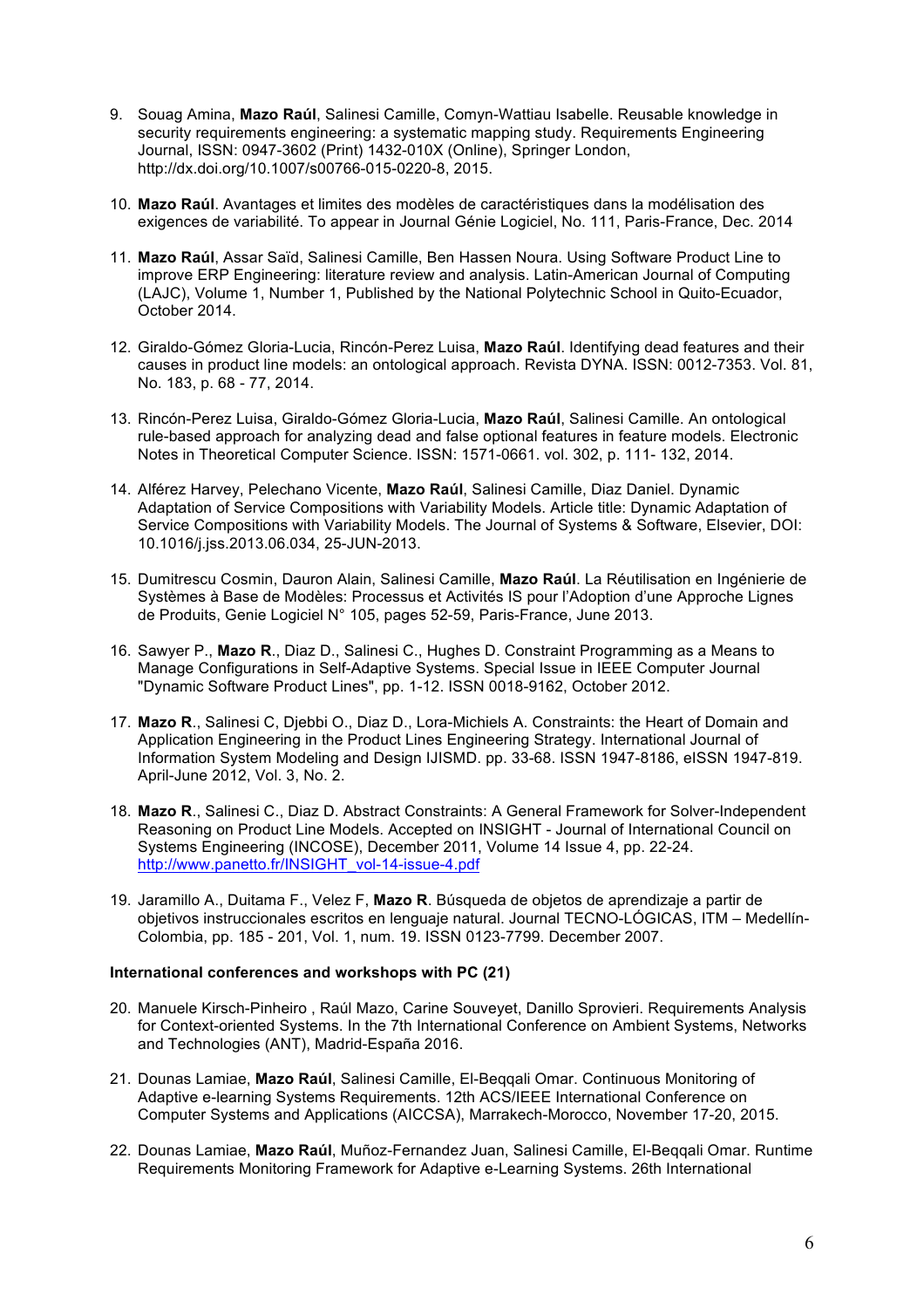Conference on Software & Systems Engineering and their Applications (ICSSEA), Paris-France, May 27-29, 2015

- 23. Muñoz-Fernández Juan-C., Tamura Gabriel, Raicu Irina, **Mazo Raúl**, Salinesi Camille. REFAS: A PLE Approach for Simulation of Self-Adaptive Systems Requirements. 19th International Software Product Line Conference (SPLC), Nashville-USA, July 20-24, 2015.
- 24. **Mazo Raúl**, Muñoz-Fernández Juan, Rincón Luisa, Salinesi Camille, Tamura Gabriel. VariaMos: an extensible tool for engineering (dynamic) product lines. 19th International Software Product Line Conference (SPLC), Nashville-USA, July 20-24, 2015.
- 25. Triki Raouia, Salinesi Camille, **Mazo Raúl**. Three strategies to Specify Multi-Instantiation in Product Lines. IEEE International Conference on Research Challenges in Information Science (RCIS), IEEE Press, Athens-Greece, May 13-15 2015.
- 26. Amina Souag, Camille Salinesi, **Raúl Mazo**, Isabelle Comyn-Wattiau. A Security Ontology for Security Requirements Elicitation. To appear in the proceedings (Lecture Notes in Computer Science Series) of the International Symposium on Engineering Secure Software and Systems (ESSOS). Milan, Italy, March 4 - 6, 2015.
- 27. Martinez Jabier, Ziadi Tewfik, **Mazo Raúl**, Bissyandé Tegawendé, Klein Jacques, Le Traon Yves. Feature Relations Graphs: A Visualisation Paradigm for Feature Constraints in Software Product Lines. In the 2nd IEEE Working Conference on Software Visualization (VISSOFT 2014), Victoria-Canada, 29-30 September 2014.
- 28. Rincón-Pérez Luisa, Giraldo-Gómez Gloria-Lucía, **Mazo Raúl**, Salinesi Camille, Díaz Daniel. Método para Identificar Correcciones de Defectos en Modelos de Características que representan Líneas de Productos. In the XL Latin American Computing Conference (CLEI), IEEE Press, Montevideo-Uruguay, 15-19 September 2014.
- 29. Muñoz-Fernández Juán, Tamura Gabriel, **Mazo Raúl**, Salinesi Camille. Towards a Requirements Specification Multi-View Framework for Self-Adaptive Systems. In the XL Latin American Computing Conference (CLEI), IEEE Press, Montevideo-Uruguay, 15-19 September 2014.
- 30. **Mazo Raúl**, Giraldo-Gómez Gloria-Lucia, Jaramillo León, Salinesi Camille, Dumitrescu Cosmin. Material Needs Forecast for Product Lines, a Bayesian-based Analysis Approach. 25th International Conference on Software and Systems Engineering and their Applications (ICSSEA), Paris-France, November 2013.
- 31. Dumitrescu Cosmin, Tessier Patrick, Salinesi Camille, Gérard Sebastien, Dauron Alain, **Mazo Raúl**. Capturing Variability in Model-based Systems Engineering Process. Complex Systems Design & Management (CSD&M) Conference, Springer Press, Paris-France, p. 125-140, 4-6 December 2013. **Best Paper Award** (Acceptance rate 25%)
- 32. Dumitrescu Cosmin, **Mazo Raúl**, Salinesi Camille, Dauron Alain. Bridging the Gap Between Product Lines and Systems Engineering: An experience in Variability Management for Automotive Model-based Systems Engineering. 17th International Software Product Line Conference (SPLC), Tokio-Japan, 26-30 August, 2013.
- 33. **Mazo Raúl**, Salinesi Camille, Diaz Daniel. VariaMos: a Tool for Product Line Driven Systems Engineering with a Constraint Based Approach. 24th International Conference on Advanced Information Systems Engineering (CAiSE Forum'12), pp. 1-8. Gdansk-Poland, 25-29 June 2012.
- 34. **Mazo Raúl**, Grunbacher Paul, Heider Wolfgang, Rabiser Rick, Salinesi Camille, Diaz Daniel. Using Constraint Programming to Verify DOPLER Variability Models. 5th International Workshop on Variability Modelling of Software-intensive Systems (VaMos'11), pp. 97-103. Namur-Belgium, January 27th-29th, 2011. (Acceptation rate: 55 %, 21/38)
- 35. **Mazo Raúl**, Salinesi Camille, Diaz Daniel, Lora-Michiels Alberto. Transforming Attribute and Clone-Enabled Feature Models Into Constraint Programs Over Finite Domains. 6th International Conference on Evaluation of Novel Approaches to Software Engineering (ENASE), Springer Press, pp. 188-199. Beijing-China, 8-11 June 2011. (Acceptance rate 27%)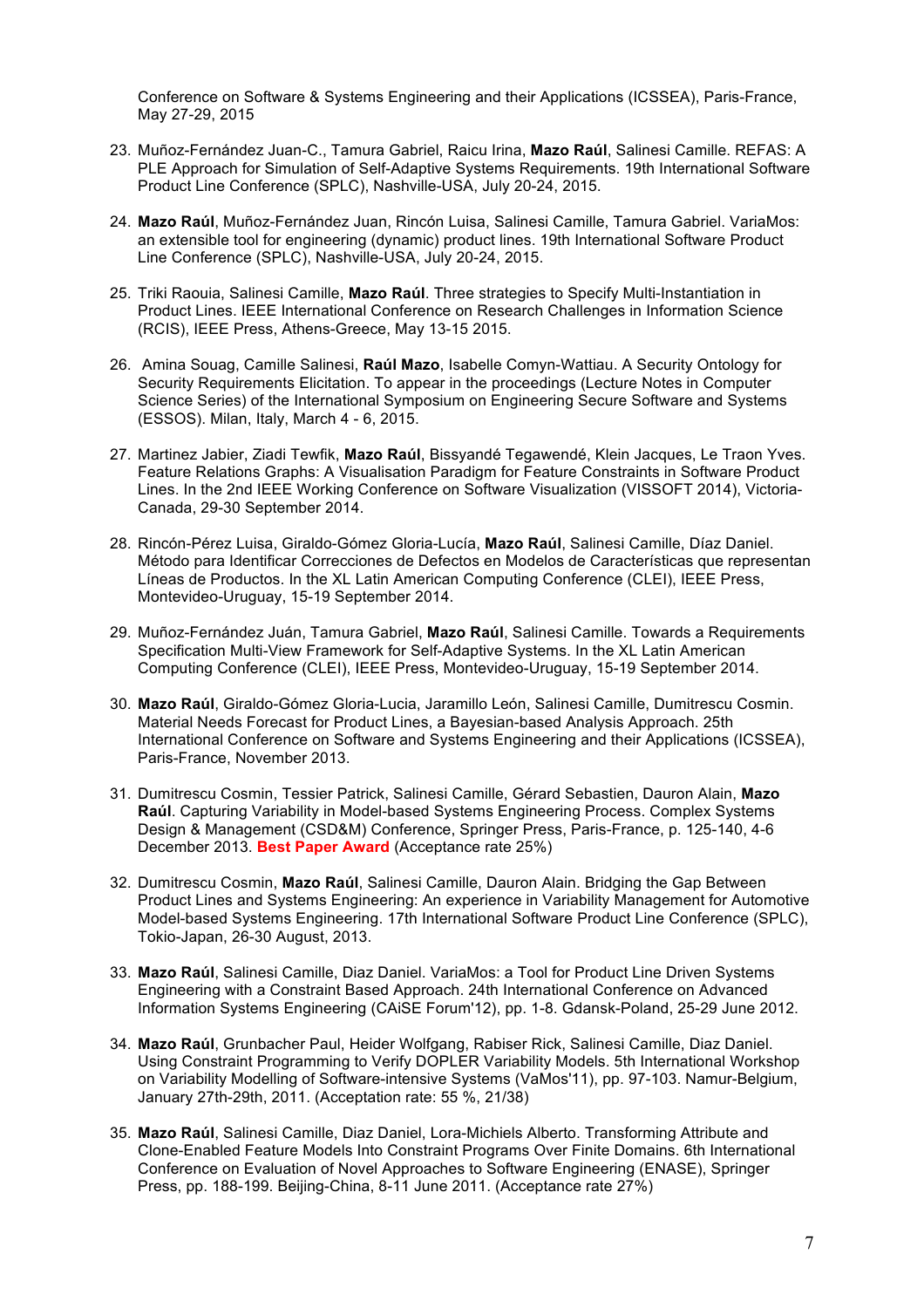- 36. **Mazo Raúl**, Lopez-Herrejon Roberto, Salinesi Camille, Diaz Daniel, Egyed Alexander. Conformance Checking with Constraint Logic Programming: The Case of Feature Models. In 35th Annual International Computer Software and Applications Conference (COMPSAC), IEEE Press, pp. 456-465. Munich-Germany, 18-22 July 2011. **Best Paper Award**. (Acceptance rate 20%)
- 37. Salinesi Camille, **Mazo Raúl**, Djebbi Olfa, Diaz Daniel, Lora-Michiels Alberto. Constraints: the Core of Product Line Engineering. Fifth IEEE International Conference on Research Challenges in Information Science (RCIS), IEEE Press, pp. 1-10. Guadeloupe-French West Indies, France, 19- 21 May 2011. **Best Paper Award**.
- 38. Lora-Michiels Alberto, Salinesi Camille, **Mazo Raúl**. A Method based on Association Rules to Construct Product Line Models. 4th International Workshop on Variability Modelling of Softwareintensive Systems "Celebrating 20 Years of Feature Models", pp. 147-150. Linz-Austria, January 2010.
- 39. Salinesi Camille, **Mazo Raúl**, Diaz Daniel, Djebbi Olfa. Solving Integer Constraints in Reuse Based Requirements Engineering. 18th IEEE International Conference on Requirements Engineering (RE'10), pp. 243-251. Sydney - Australia. September-October 2010. (Acceptance rate: 15.9%)
- 40. Salinesi Camille, Rolland Colette, **Mazo Raúl**. VMWare: Tool Support for Automatic Verification of Structural and Semantic Correctness in Product Line Models. International Workshop on Variability Modelling of Software-intensive Systems (VaMoS), pp. 173-176. Sevilla-Spain, January 2009.

#### **National conferences and workshops with PC (8)**

- 41. Jaramillo Leon, Giraldo Gloria-Lucia, Urrego German, **Mazo Raúl**. Método para la selección de solvers para análisis automático de modelos de líneas de productos. Hacia la aplicación de la reutilización y la variabilidad en la industria del software en Colombia (memorias del primer foro REVASOFT), pp. 9–15, Cali-Colombia, ISBN 978-3-540-71436-1, May 2015
- 42. López Jose-Ignacio, Urrego German, **Mazo Raúl**. Proceso para configurar modelos de líneas de productos de manera incremental, interactiva y sensible al contexto. Hacia la aplicación de la reutilización y la variabilidad en la industria del software en Colombia (memorias del primer foro REVASOFT), pp. 16–22, Cali-Colombia, ISBN 978-3-540-71436-1, May 2015
- 43. **Mazo Raúl**, Urrego German, Quiroz Diego. Comparación de mecanismos para la implementación de componentes en líneas de productos de software. Hacia la aplicación de la reutilización y la variabilidad en la industria del software en Colombia (memorias del primer foro REVASOFT), pp. 54–60, Cali-Colombia, ISBN 978-3-540-71436-1, May 2015
- 44. Monsalve Sebastian, Urrego German, **Mazo Raúl**. Marco de trabajo para gestionar la corrección de defectos en la ingeniería de líneas de productos. Hacia la aplicación de la reutilización y la variabilidad en la industria del software en Colombia (memorias del primer foro REVASOFT), pp. 42–48, Cali-Colombia, ISBN 978-3-540-71436-1, May 2015
- 45. Rincón Pérez L. F., Giraldo Gómez G. L., **Mazo R**., Salinesi C., Diaz D. Subconjuntos Mínimos de Corrección para explicar características muertas en Modelos de Líneas de Productos. El caso de los Modelos de Características. 8th Computer Colombian Conference. Armenia-Colombia, August 19-23, 2013. (Acceptance rate: 22.4 %)
- 46. Salinesi C., Triki R., **Mazo R**. A combined configuration and recommendation of Product Lines. Journée d'étude sur les moteurs de recommandation, pp. 1-10. Paris France, June 2012.
- 47. Salinesi C., **Mazo R**., Diaz D. Criteria for the verification of feature models. In 28th INFORSID (INFormatique des ORganisations et Systèmes d'Information et de Décision) Conference, pp. 293-308. Marseille - France, May 2010. (Acceptance rate: 36 % (22/60))